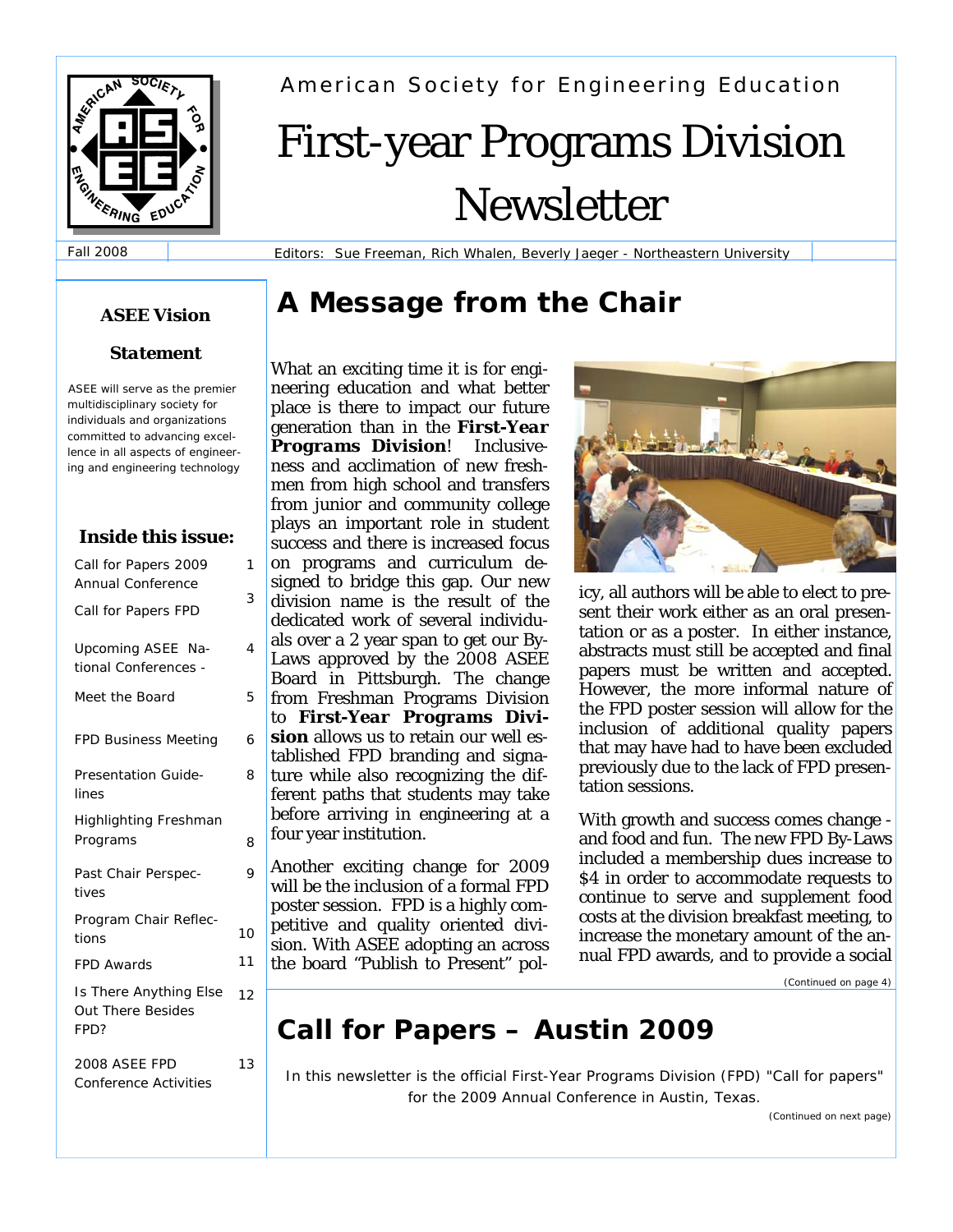### **Call for Papers – Austin 2009**

*(continued from previous page)*

Abstract submission, the initial step in getting a paper accepted for the conference, has already begun and **abstract submission will close on October 10th**. Please see the details on the page below that outline the requirements for abstracts and papers.

Abstracts and papers will be submitted via the *improved* ASEE SmoothPaper system: (http://www.asee.org/ smoothpaper) according to ASEE deadlines which will soon be published on the website. Please view the link below for an update.

#### **http://www.asee.org/conferences/annual/2009/Call-for-Papers.cfm**

Since the system is new, it is important to have abstracts ready somewhat before the deadline, and submit them at least a couple of days early, just to be safe. Leave the last-minute crisis management to others!

#### **General Author Deadlines**

| Abstract Submission              | October 10, 2008                   |
|----------------------------------|------------------------------------|
| Abstract Status Notifications    | January 9, 2009                    |
| Draft Paper Submission           | January 9, 2009 - February 6, 2009 |
| Draft Paper Status Notifications | February 27, 2009                  |
| Final Paper Submission           | February 27 - March 13, 2009       |
| "Accepted Pending Changes"       | March 27, 2009                     |
| Proceedings/Copyright Transfers  | April 3, 2009                      |
| Author Registration Deadline     | April 3, 2009                      |
| <b>Housing Opens</b>             | January 21, 2009                   |

Note that the FPD has a Publish-to-Present requirement. What this means to authors is that if your abstract is accepted, you are **not** guaranteed a spot in a technical session to present your work. To be assured of a place on the program, you must write, submit, and re-submit, if required, a paper deemed acceptable by the reviewers assigned to your paper topic.

All abstracts and papers will be peer-reviewed. The reviewers will include members of the FPD Executive Board, session chairs for the conference, and volunteer reviewers.

#### **It is not too late to volunteer to be a reviewer or session moderator. Please contact Kris Craven at kcraven@tntech.edu if you are interested in serving in either or both of these capacities.**

The First-Year Programs Division is proud to encourage quality papers and presentations: in addition to first and second place best paper awards *with new increased \$cash awards\$*, there are awards for the best presentation and for the best STUDENT presentation. The authors and presenters will receive a check and a suitable award at the FPD business meeting in Austin. We look forward to seeing you there!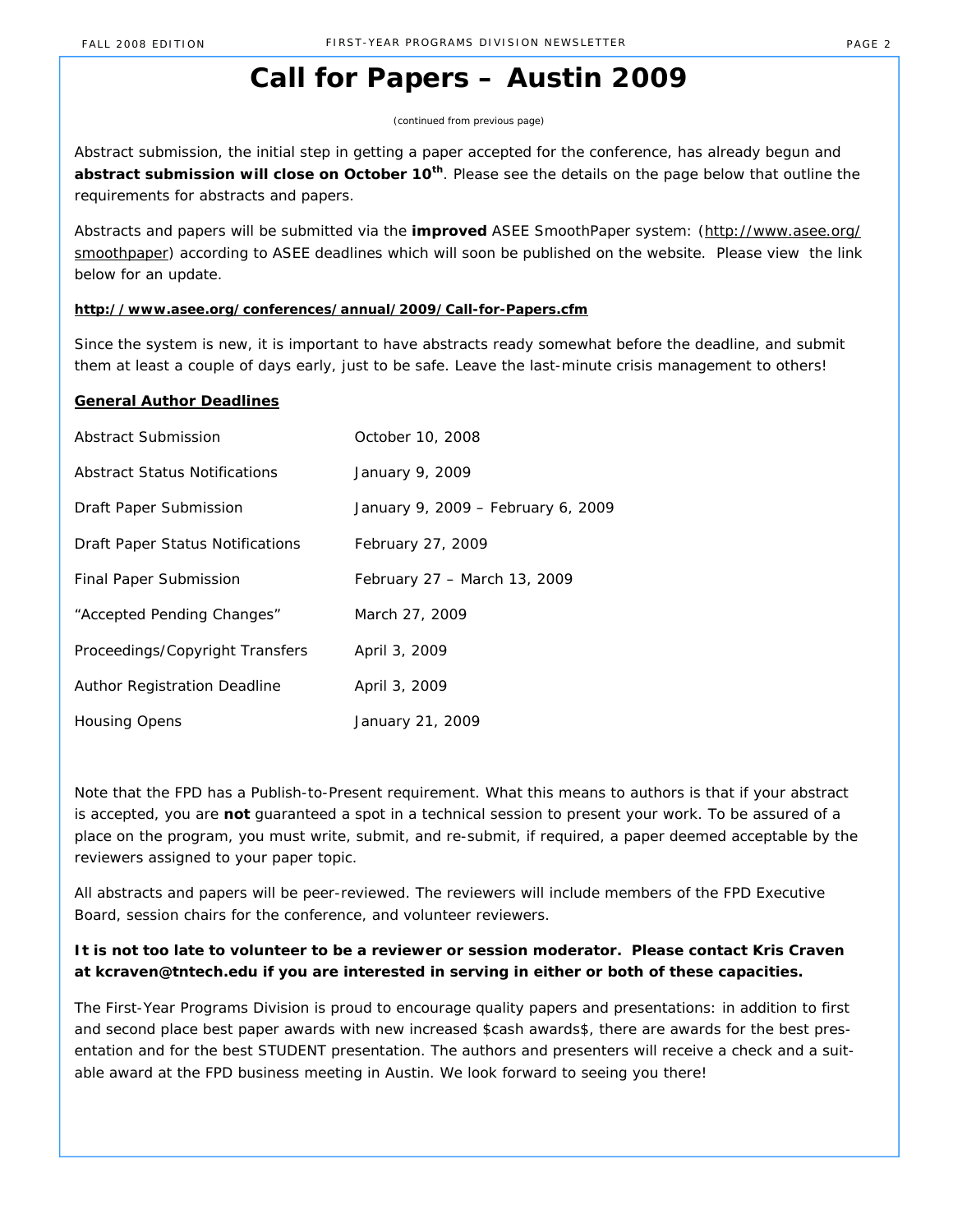### **FIRST-YEAR PROGRAMS DIVISION 2009 CALL FOR PAPERS**

The First-Year Programs Division (FPD) seeks papers relating to educational activities associated with first-year engineering students, including freshman and transfer students. Topics under consideration include those below, and papers on other pertinent topics are very welcome.

#### **Topic Suggestions:**

- Innovative approaches to first-year engineering education,
- Insights into teaming, group work, and team/member assessment,
- Creative problem-solving courses and/or related teaching activities,
- Project-based and hands-on courses and/or related teaching activities,
- Instructional use of computers and computer software,
- Integrating engineering design into the freshman year,
- Integrated curricula for the freshman year,
- Advising, student services, and orientation programs,
- Retention strategies and programs,
- Pre-college programs and experiences,
- Linkages with 2-year and junior college institutions, and
- Linkages with K-12 education

Due to the competitiveness of publication in the First-Year Programs Division, the quality of abstracts submitted is of utmost importance. As the reviewers are required to evaluate numerous submissions in a short time frame, below are some guidelines and features authors may want to incorporate in order to help the reviewers gain a better understanding of the nature of the work submitted. As each author's potential for contribution to ASEE through the FPD is unique, all of the additional guidelines do not have to be met.

#### **Minimum Requirements:**

- Extended abstracts of up to one full page of text are customary (750-800 words).
- This is a blind submission and blind review. Do not include the names of institutions or authors anywhere in the abstract.

#### **Additional Guidelines and Suggestions:**

- As appropriate, include the pedagogical theory or approach being used;
- Indicate the form that your outcome(s) will take as appropriate;
- As applicable, methods of assessment should be made clear;
- A second page may be used to include a graph or image to clarify the nature of your work or to include limited references to indicate a basis for the work undertaken.

Peer review occurs for both abstracts and papers. Abstract acceptance does not guarantee acceptance of the paper. The First-Year Programs Division has a Publish-to-Present requirement and final papers must be written and accepted in order for the work to be presented at the 2009 ASEE Annual Conference in Austin. Submission of abstracts and final papers will be via the SmoothPaper system and in accordance with ASEE published deadlines. See section on Presentation guidelines, page 8.

#### **For more information, contact:**

Kris Craven

Basic Engineering Program

Tennessee Technological University email: kcraven@tntech.edu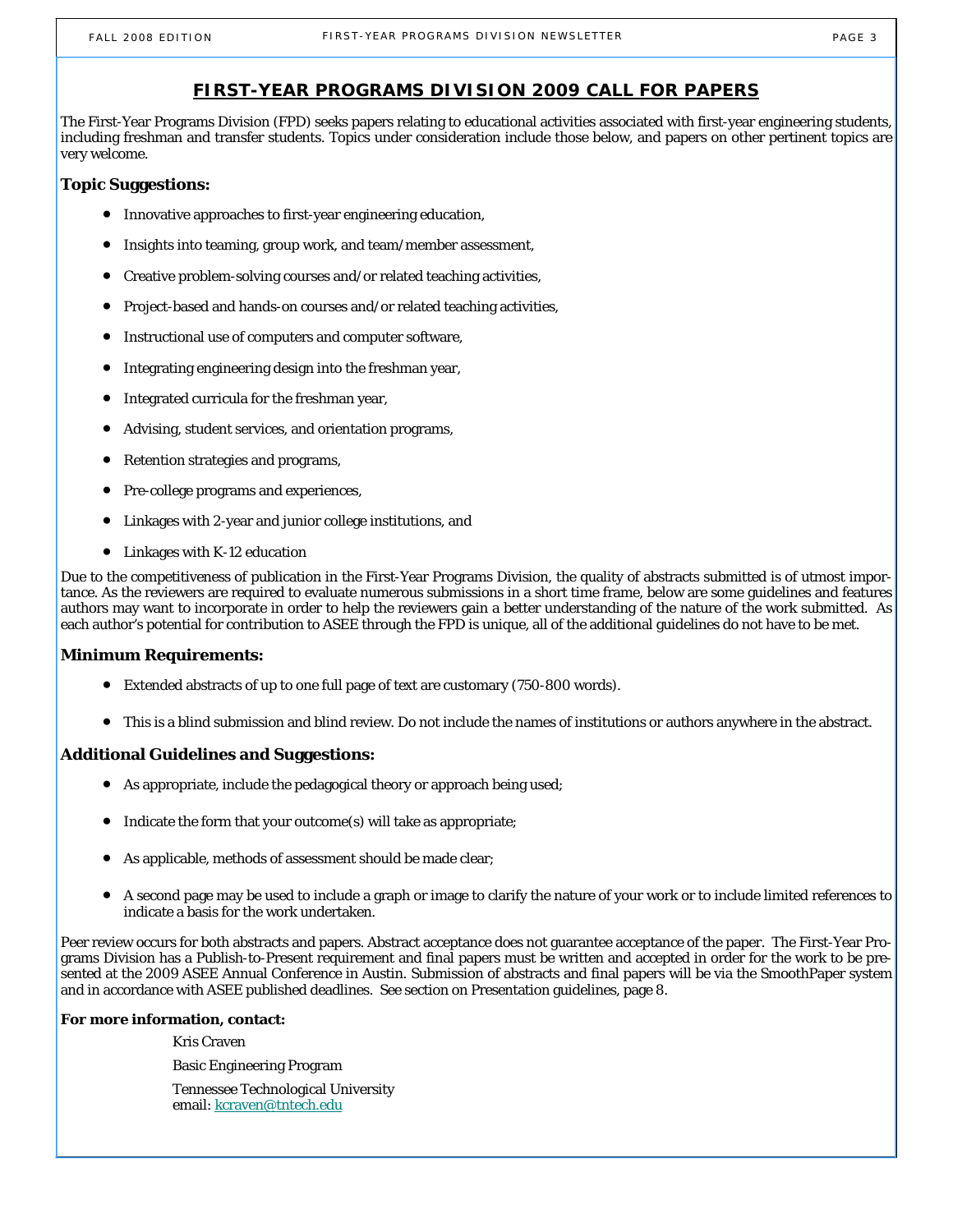#### **Message from the Chair** (continued from page 1)

#### event for FPD members for Austin and beyond.

I've had the pleasure of working with productive and energetic FPD Boards for the past several years and now here's *your* chance to get involved –the new By-Laws procedures allow for the selection of an FPD Program Chair separate from a position as a member of the Executive Board. Want to do a little less? Volunteer to work behind the scenes as a reviewer for abstracts and papers.

I'm really looking forward to serving with the new FPD Board members as Chair for the Inaugural Year of the First-Year Program Division – see ya'll in Austin!

Sandy Wood, University of Alabama First-Year Programs Division Chair swood@eng.ua.edu

#### Attendees at FPD Sessions 2008









#### **FUTURE CONFERENCES:**

**FIE: 2008 Frontiers in Education Conference:** *"Racing toward Innovation in Engineering Education"* October 22 – 25, 2008 Saratoga Springs, NY

### **7th Annual ASEE Global Colloquium on Engineering Education:**  October 19-24, 2008 Sponsored by Autodesk

Hosted by the University of Cape Town Cape Town, South Africa

### **Conference for Industry and Education Collaboration (CIEC):**

*"Engineering Magic: Partnership for the 21st Century"* February 4-6, 2009 Orlando, FL

#### **Upcoming Annual ASEE Conferences!:**

2009 ASEE Annual Conference & Exposition June 14 - 17, 2009 - Austin, TX Austin Convention Center

2010 ASEE Annual Conference & Exposition June 20 - 23, 2010 - Louisville, KY Kentucky International Convention Center

2011 ASEE Annual Conference & Exposition June 26 - 29, 2011 - Vancouver, BC, Canada

It is not too early to put Louisville on your calendar ;-)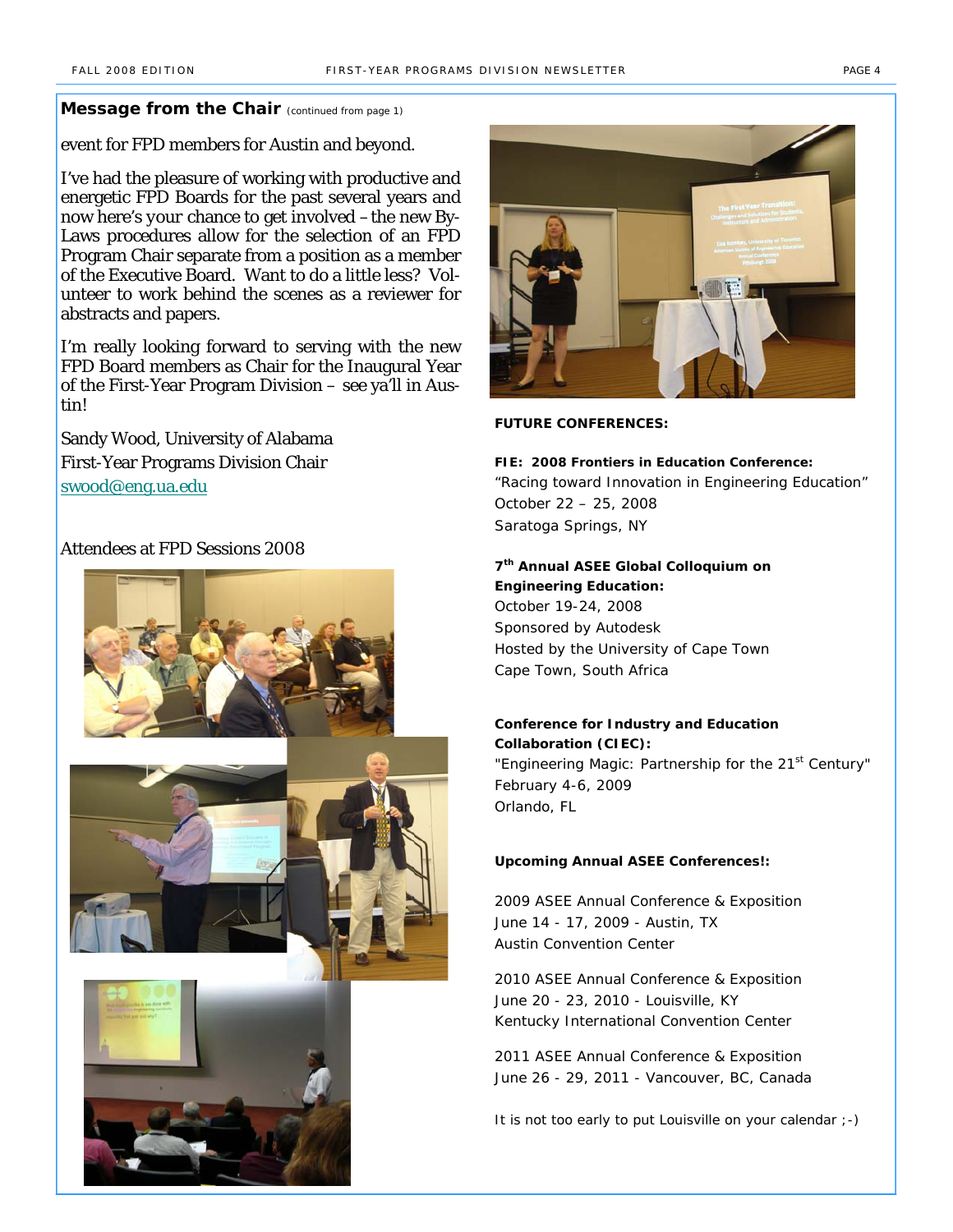

Members of the 2008-2009 Executive Committee are (left to right) Gunter Georgi (Past Chair), Chris Rowe, Beverly Jaeger, Scott Moor (Secretary/ Treasurer), Rick Freuler, Sandy Wood (Chair), Kris Craven (Program Chair), Jean Kampe.

#### **Meet the Board**

The First-Year Programs Division By-laws provide for an Executive Committee to administer the affairs of the division and to formulate policy. This committee has eight members elected by the FPD membership for terms of four years each, with the terms staggered so that two members are elected each year. Elections are held each year at the Division Business Meeting during the Annual Conference. Officers for the division are selected by the Executive Committee from its eight members at the Annual Conference prior to the business meeting. The officers include the Chair, Program Chair, Program Chair-Elect, Secretary and Treasurer. In recent years the positions of Secretary and Treasurer have been combined into a single position. The By-Laws provide for a succession from Program Chair-Elect to Program Chair and then to Division Chair over a three-year period. Following a term as Chair, the past chair remains on the Executive Committee for an additional year and becomes the ninth member of the committee unless his/her term on the committee has not yet expired.

We welcomed Jean Kampe to the FPD Executive Committee at the Division Meeting in Pittsburgh. The entire 2008-2009 Executive Committee is pictured in the photo above which was taken following the Division Business Meeting. Contact information for each member of the executive committee is provided here. The number in parentheses indicates the year each member is scheduled to rotate off the board. Keep in mind that

at the 2009 Annual Meeting in Austin we will be electing two persons to serve a four-year term on the board. If you are interested in being nominated please let the current past chair Gunter Georgi know.

#### **Chair**

Sandy Wood (2012) Freshman Engineering Program University of Alabama swood@coe.eng.ua.edu

#### **Program Chair, Vice-Chair, Chair-Elect**

Kristine Craven (2009) Basic Engineering Program Tennessee Technological University kcraven@tntech.edu

#### **Program Chair-Elect**

Christopher Rowe (2009) Engineering Science Vanderbilt University chris.rowe@vanderbilt.edu

#### **Secretary/Treasurer**

Scott Moor (2010) Mechanical Engineering IU Purdue Fort Wayne moors@ipfw.edu

#### **Past Chair**

Gunter Georgi (2008) General Engineering Polytechnic University of NYU georgi@poly.edu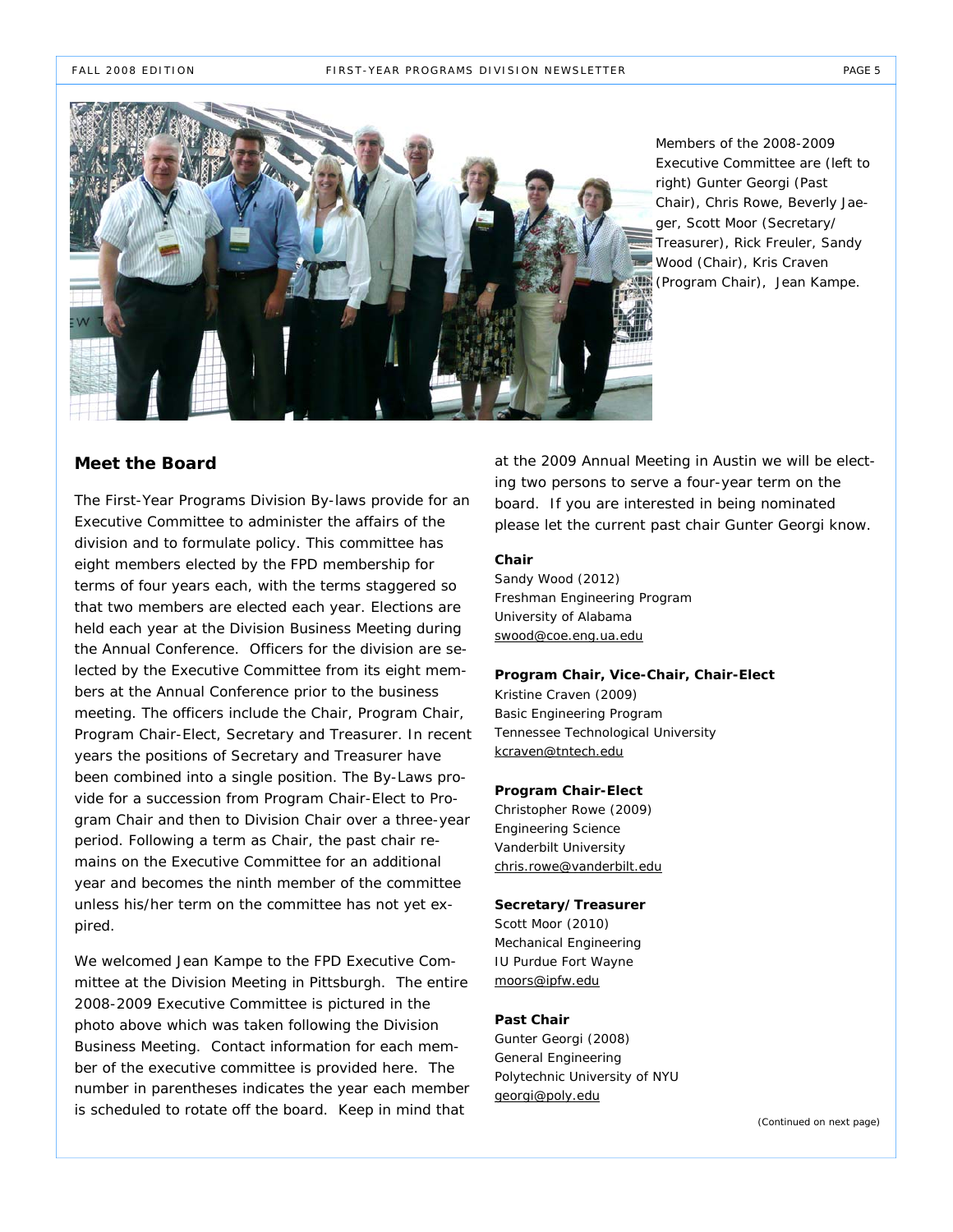#### FALL 2008 EDITION FIRST-YEAR PROGRAMS DIVISION NEWSLETTER PAGE 6

#### **Meet the Board** (continued from previous page)

**"Members at Large":**  Jean Kampe (2012) Chair, Engineering Fundamentals Michigan Technological University kampej@mtu.edu

Richard Freuler (2011) First Year Engineering Program Ohio State Freuler.l@osu.edu

Beverly Jaeger (2011) Mechanical and Industrial Engineering, Northeastern University bkjaeger@coe.neu.edu

Attendees at the FPD Business meeting 2008 were:Sandy Wood, Gunter Georgi, William Koffke, Nancy Lamm, Arlisa Richardson, Stan Crouk, David Hall, Eric W Johnson, Brian Krikmeyer, Paul Johnson, Jackie Mobley, Robin Hensel, Cindy Veenstra, John Merrill, Christopher Rowe, Jim Morgan, Kris Craven, Rick Freuler, John Demel, John Estell, Keith Mazachek, J-D Yoder, Laurie Laird, Charlie Pierce, Richard Whalen, Beverly K Jaeger, Susan Freeman, Mara Knott, Jean Kampe, Ken Brannan

FPD Business Meeting 2008 Pittsburgh, PA



### **American Society for Engineering Education - First-Year Programs Division**

**Minutes of the Division Business Meeting at the ASEE 2008 Annual Conference in Pittsburgh, PA** 

### **June 22, 2008**

- 1. Division Chair, Gunter Georgi called the meeting to order at 7:15 AM. Attendees were introduced. Thanks was expressed to Sandy Wood, Program Chair, for doing a super job with this year's session! Thanks also to reviewers and moderators.
- 2. Minutes from the 2007 FPD Business Meeting were distributed in the 2007 newsletter. Minutes were **APPROVED**.
- 3. Treasurer's Report (distributed to group): A 7.8 % increase in dues income, reflects an equivalent increase in membership. Current balance in operating account is \$790. However, known commitments will spend this amount out by the end of the fiscal year. Current balance in BASS account is just over \$10,000. Increased number of

awards and a newly implemented policy of providing plaques to all award authors will increase the division's expenditures in the future. Treasurers report was **APPROVED.**

- 4. Program Chair Report: Sandy Wood reported that 106 abstracts were submitted, 68 accepted, 46 papers submitted, 45 accepted distributed over 10 sessions. New this year: an entire section on sustainability and global warming (indicative of keeping up with trends) The 2008 First-Year Programs Division Best Paper Awards were named: **see Page 10**
- 5. Division Nominations & Elections: Division Secretary/Treasurer: S. Scott Moor was reappointed unanimously. Two Executive Board vacancies exist. Gunter Georgi and Sandy Wood's terms are finished. Due to current By-Laws, Sandy needs to re-run in order to be Division Chair for next years meeting. Other nominations: Rich Whalen, Northeastern U., Jean Kampe, Michigan Tech. Sandy Wood was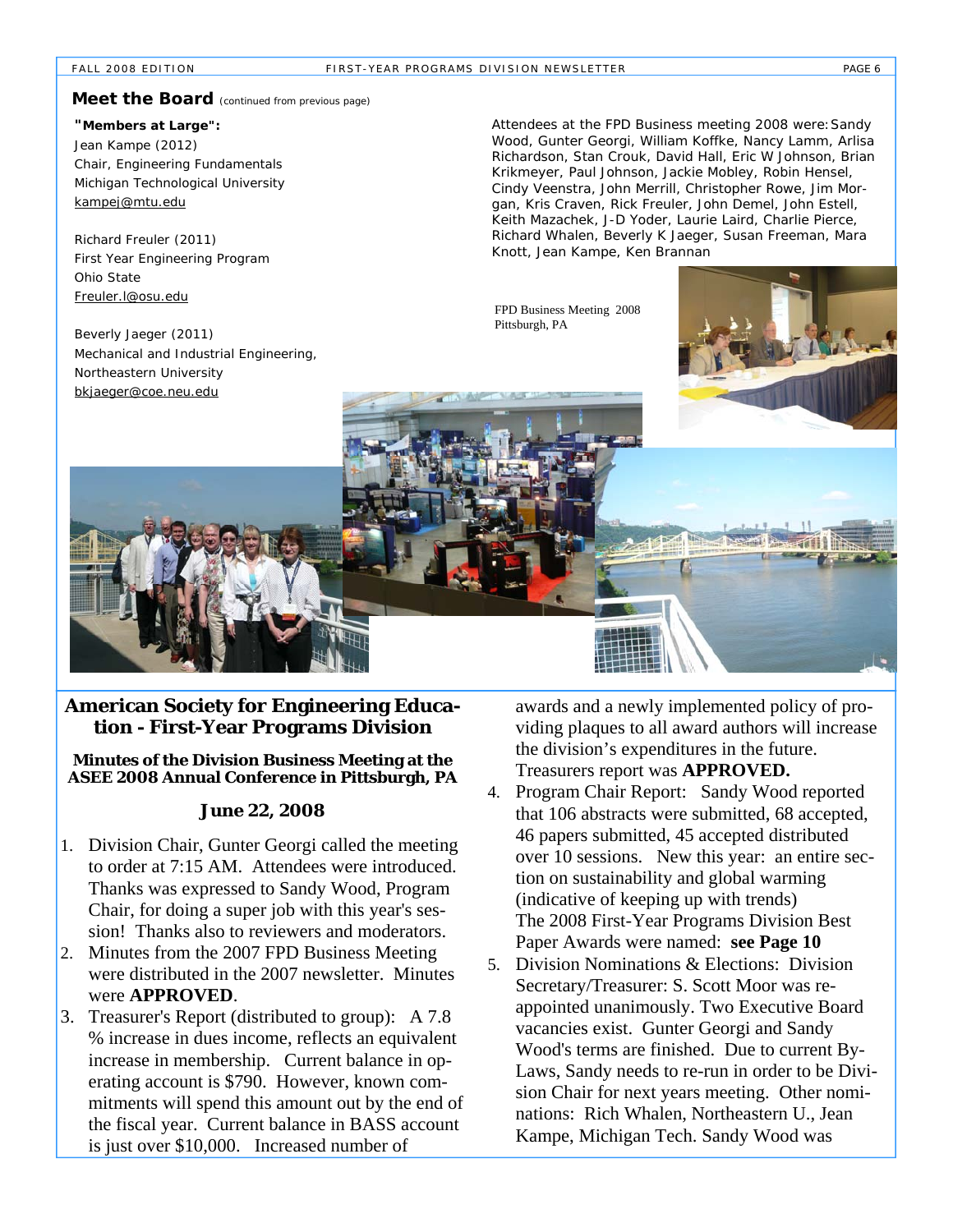#### **FPD 2008 Business Meeting Minutes** *(continued from previous page)*

reinstated on the Executive Board. There was a tie between Jean Kampe and Rich Whalen. Each party made a short statement about what they've done and how they can best contribute to the Division. Jean Kampe was elected to the Board (by one vote).

- 6. ASEE Management Liaison Visit: PIC III Chair Jennifer Kadlowec was introduced to the FPD members. She asked for questions on how the ASEE Board could help more? No questions were asked. She pointed out that the best FPD Paper for 2008 was also the PIC III Best Paper. The same was true in 2007 (last year's paper by Nancy Lamm, IUPUI)
- 7. Report by Program Chair for 2009 (Austin) by Kris Craven: Next year's conference will have fewer sessions. A poster session per division will be offered next year…if more papers are accepted than space available the poster session is an option. Authors can also select whether they prefer a session or a poster.
- 8. Newsletter Committee: Keep submitting news items and respond to requests for items. Also, please take notice of deadlines…they are important! It is also important to have the newsletter go out before the abstract deadline in order to include the CFP (Call for Papers) and act as a reminder for the abstract deadline.
- 9. Old Business None.

### 10. New Business

a) (Gunter) 2008 Presentations: About onethird of the presentations have poor visuals. Too much info on each slide. Some are unclear, especially graph axes. Are basic presentation rules needed? Some other conferences offer guidelines for presentations. Should we include them in the Author's Kit from ASEE? In the short term, we can create our own rules to improve quality. Guidelines can be included in an unofficial CFP or the newsletter and reminders sent out.

B) By-Laws Report: Bill Koffke presented the new By-Laws. The By-Laws shown to the membership is an update of the new By-Laws including some suggested changes and corrected typos. Changes were tracked and shown. A paper copy was distributed to the membership.

The first major change is a division name change to First-Year Programs Division (still FPD). Dues were included in the previous version of the By-Laws. The Executive Board chose to increase the dues from \$2 to \$4 in order to pay for the new plaque policy as well as having some sort of catered business meeting. The succession of officers was modified. It de-couples the Vice Chair and Program Chair track of responsibilities. Program Chair-Elect will be chosen by the membership rather than the board. Motion to accept updated By-Laws including cosmetic changes seconded and **passed.** 

Discussion: Is there any provision in dealing with an election tie? Not that anyone can find in the By-Laws. Are By-Laws in other divisions substantially different from FPD's? No response from the group.

How does the BASS Account work exactly since there is a large balance in the account? Checks and plaques have normally been covered by the operating budget and there has been no food in the past. However, if the balance increases significantly, the ASEE Board takes notice. The operating budget is exceeded due to new plaque and food costs for the fiscal year.

Are we considering taking dues out of the By-Laws? The template from ASEE mentions provisions for stated By-Laws unless we want to provide for a two-thirds mail-in vote for changes. Some divisions just allow their Board to select the dues and that is reflected in the By-Laws

Shall we say the dues should be published in the newsletter as determined by the Executive Board and the Executive Board shall inform ASEE of any changes? Bill made changes in the update of the By-Laws. Motion made to accept changes seconded and **passed** unanimously.

(Ed.: ASEE insists on having the dues in the By-Laws. FPD was overruled and with this change, annual FPD dues are \$4, the By-Laws were subsequently approved by PIC III for ASEE.)

Respectfully submitted by S. Scott Moor, based on notes from Chris Rowe and comments/editing from Gunter Georgi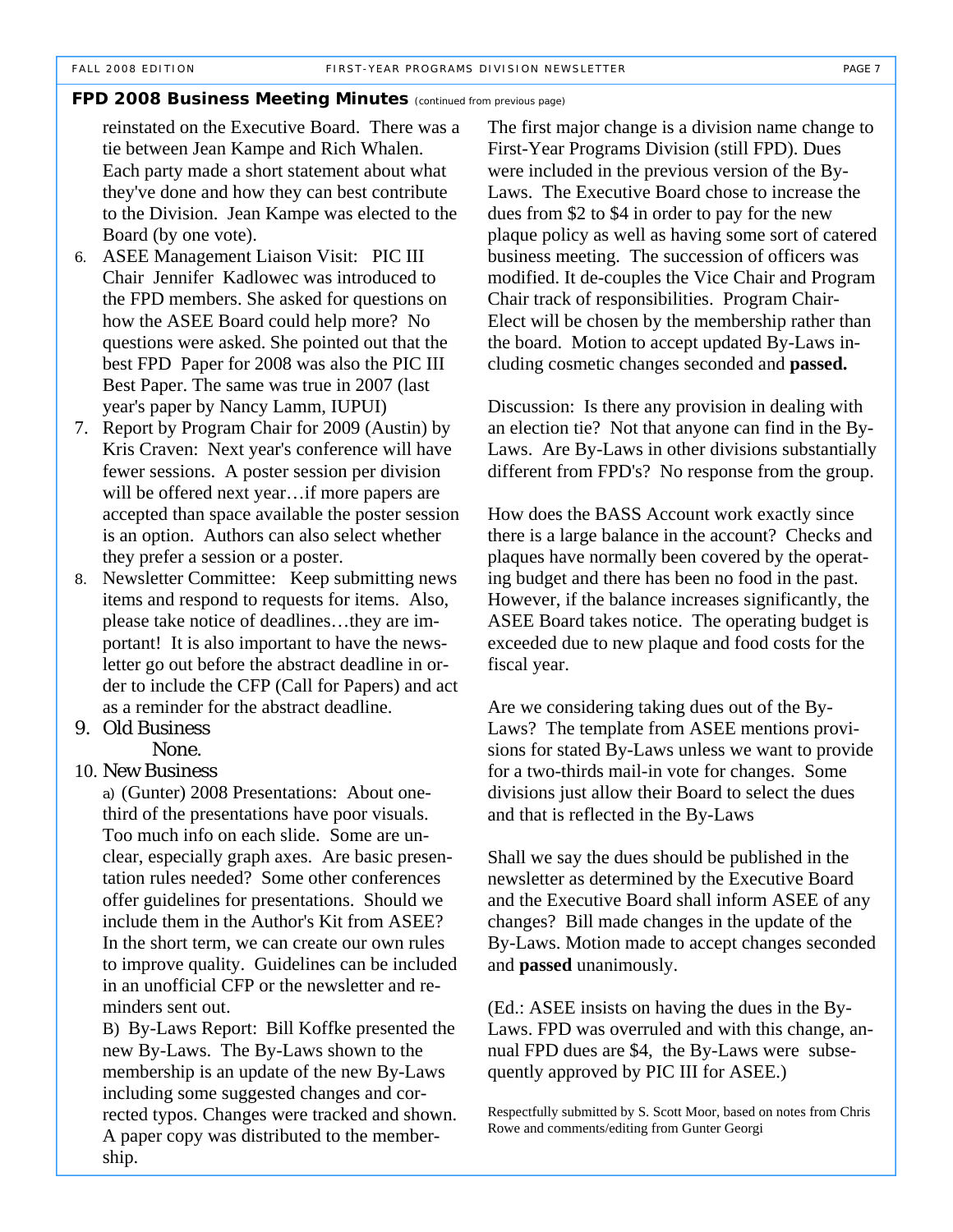#### **Guidelines for Presentations—Some Thoughts**

As we reflected on this conference and other events that we attend, many agreed that it might be time to review and rethink presentation guidelines. We try to emphasize these to our students, but may forget them from time to time ourselves. So in this article, we have summarized some basic points but also included some links that really showed us what a great presentation might look like.

For next year, the FPD moderators and the Program Chair may decide to send some presentation guidelines and/or requirements, so be looking for those as you prepare. One specific suggestion is to repeat the title slide at the end of the presentation for review and contact. Also, the ASEE FPD website may contain similar information for you to refer to next Spring. So happy presenting!

#### **Top Ten Slide Tips:**

- 1. Keep it Simple
- 2. Limit Bullet points and text
- 3. Limit transitions and builds (animation)
- 4. Use high quality graphics
- 5. Have a visual theme, but avoid using PowerPoint templates
- 6. Use appropriate charts
- 7. Use color well
- 8. Choose your fonts well
- 9. Use video or audio
- 10. Spend time in the slide sorter

So here are some of those links:

http://www.garrreynolds.com/ Presentation/slides.html

http://www.the-eggman.com/writings/ keystep1.html

*Below is one of a series of articles highlighting freshman engineering courses at different universities:* 

#### **Highlighting Freshman Programs: Arlisa Labrie Richardson**

I earned my Bachelor of Science in Physics from Grambling State University, a Masters of Science in Physics from the University of Texas at Dallas, and a Masters of Science in Engineering of Materials from Arizona State University. I recently earned a Ph.D. in Curriculum and Instruction specializing in Science Education at Arizona State University. My research focused on the development of students' tinkering self-efficacy during a freshman engineering design course; specifically examining the impact of team interactions and gender. My research interest includes issues of engineering recruitment, retention, and equity in science, engineering and technology, which stems from my personal academic and professional experience as an engineer. Before returning to graduate school to pursue a Doctorate degree, I worked as an engineer in the semiconductor manufacturing industry for ten years.

My academic preparation in engineering and education as well as extensive work experience, has provided me with the opportunity to work with a diverse population of students, faculty, staff and professional engineers. In my current position, Director of Learning Support Services at Estrella Mountain Community College (EMCC) in Avondale, AZ, I utilize my academic and professional background to prepare students for successful careers in the science, technology, engineering and mathematics fields (STEM).

While completing my dissertation on Freshman engineering students at the university, my position at EMCC allowed me the opportunity to apply many of the studentcenter academic approaches identified as best practices in engineering education. I assist students with identifying and applying for internships in engineering and I serve as the facilitator of the STEM Summer Bridge Capstone Leadership Program, which involves partnership with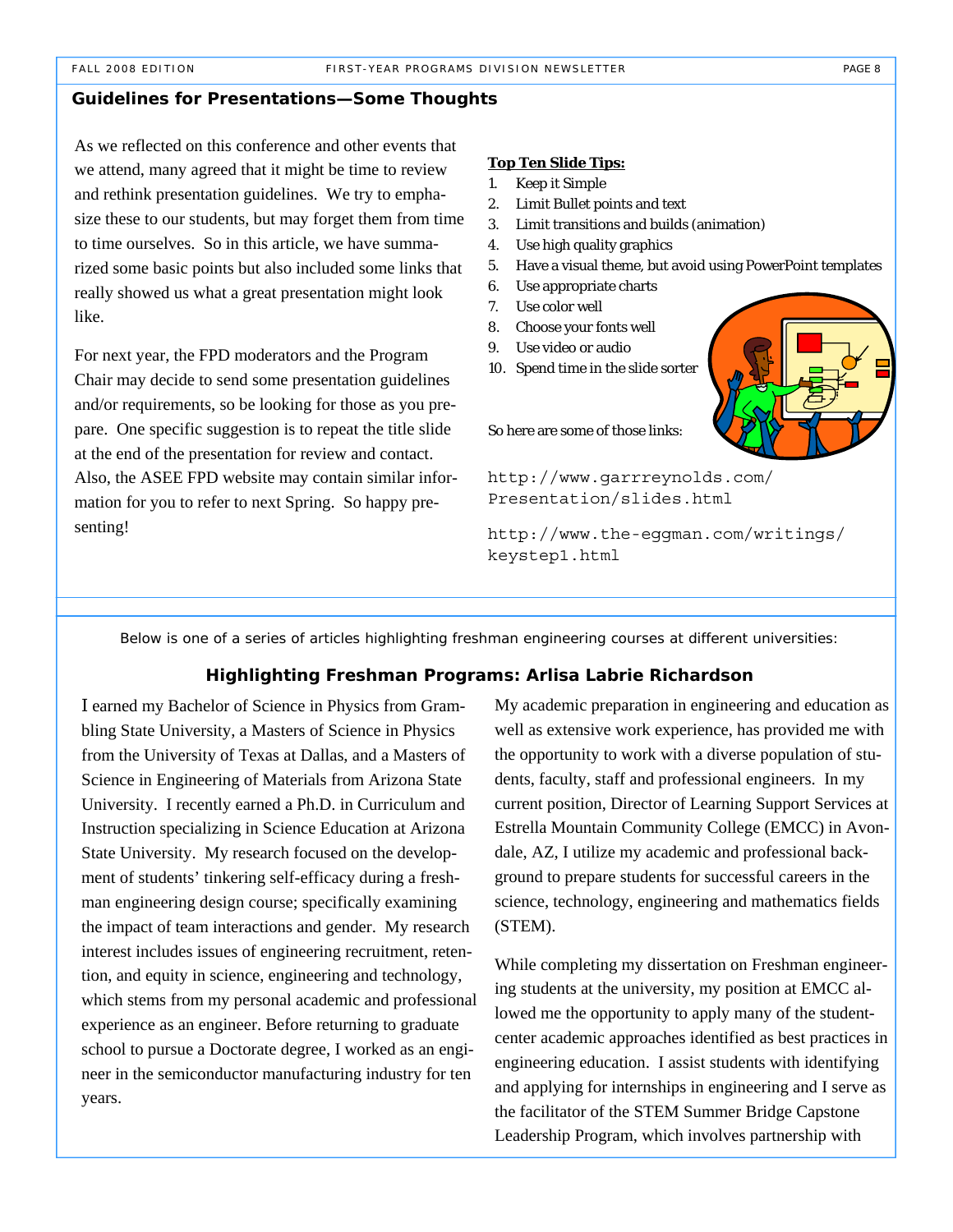#### **Arlisa Labrie Richardson** (continued from previous page)

local industry members to facilitate student experiential learning in a project-based environment. I also provide technical and curriculum support for EMCC STEM K-12 outreach initiatives. In addition, I have oversight for all tutorial functions of the college and serves as the key liaison to faculty – developing and directing the learning support services required to help EMCC students succeed in their academic pursuits.

I have a strong commitment to teaching and research in engineering education and student success. I believe that the freshman engineering courses and the students' early academic experiences in college are critical in not only retaining engineering students, but also in preparing them for successful careers. Research on the engineering curriculum indicates that practice proceeding theory provides students with experiences that they will later be able to relate to the theory. I support the notation that the freshman engineering design course should be designed to provide introductory engineering design practice that includes tinkering hands-on experience and minimizes competition among student teams. Projects assigned to the teams should incorporate complexity, time restraints, and a variety of skills so that teamwork is necessary for the successful completion of the project. For the freshman engineering design course, lectures should be almost nonexistent in order for students to construct their knowledge in a cooperative learning environment. Students should be actively engaged in problem solving at a level much greater than plug-and-chug problems.

I take a student-centered, hands-on inquiry approach to instruction, a methodology informed by both my classroom experience and engineering experience. My philosophy as a faculty and administrator is not to transfer knowledge, but to create environments that bring students to discover and construct knowledge for themselves and to make students into learners who make discoveries and solve problems. I like to teach and conduct research in the context of student learning through engagement and welcome any opportunity to improve the engineering education environment for all students.



Shown above: Arlisa Labrie Richardson in her office.

### **Perspectives-**

### **A Message from the Past Chair**

A task of the immediate past chair of the Freshmen Programs Division (now First-Year Programs Division) is to present an assessment of the status of FPD. In my opinion, FPD is vital, relevant, and is publishing papers of general interest. FPD's Newsletters are accessible from the main ASEE website. Many papers are being presented. Chicago (2006) had 38 papers in 9 sessions, Honolulu (2007) had 43 papers in 11 sessions and Pittsburgh (2008) had 45 papers in 10 sessions. The presented papers were culled from over a hundred abstracts each year and the average session attendance was 35.

The quality of FPD papers is very high. For the past two years the best paper of FPD also was the best paper of PIC III (FPD's liaison to ASEE management). The 2008 best paper was "Tinkering Interactions on Freshman Engineering Design Teams" by Arlisa Labrie Richardson of Arizona State University.

The division finally has new By-Laws which are available for review on the ASEE website. The name is now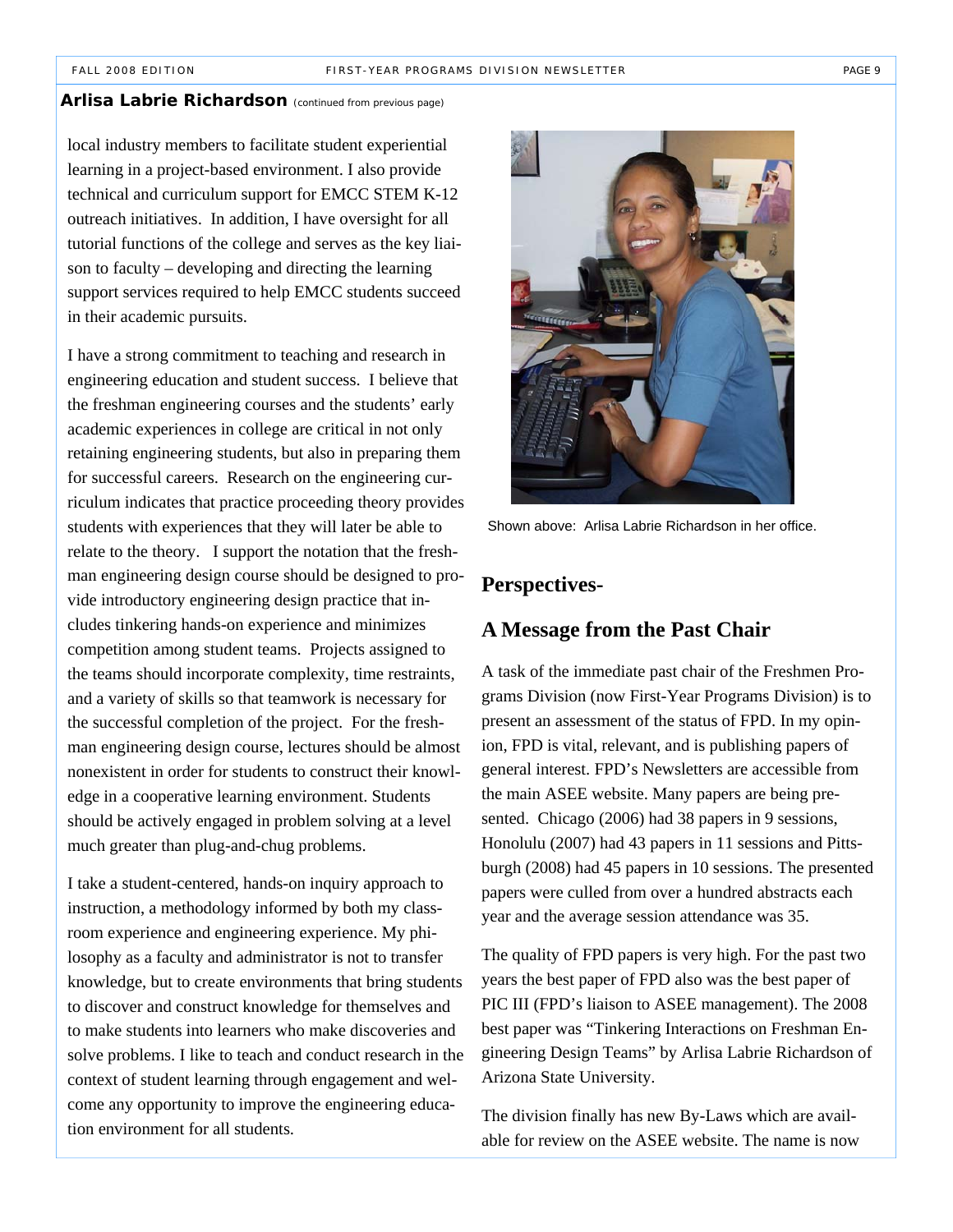(continued from previous page)

"First-Year Programs Division" which more correctly reflects the first year educational experience of engineering students. FPD's new By-Laws now match the guidelines set forth by ASEE, have a new succession of officers and increased the annual dues were to \$4. An attempt to not include dues in the By-Laws (which makes it difficult to change) was overruled by ASEE.

FPD is spear-heading a drive to improve visuals of presentations. ASEE has no such guidelines. PIC III was asked to get guidelines from ASEE similar to other conferences. Until ASEE responds, FPD will develop rules for its own presentations.

A thank you is due to the officers of FPD, the reviewers, the moderators, as well as the authors of all the papers. FPD can't be as successful as it is without help from everyone.

I am looking forward to a great conference in Austin in 2009!

Gunter Georgi

Polytechnic Institute of New York University

Past Chair, ASEE First Year ProgramsDivision

georgi@poly.edu

### **ASEE 2008 FPD Program Chair Reflections**

Many thanks to all of the authors, presenters, reviewers, moderators and attendees that helped to make the FPD sessions at the Pittsburgh Conference an informative success! From Sustainability & Global Warming to Early Success & Intervention, Retention & Advising, Curricula Development & Instruction, Learning & Assessment, and Teaming & Introduction to Design, the flexibility and importance of our division is apparent in the wide range of topics covered in the 10 FPD sessions this past June. The competitiveness of the First-Year Program Division is also reflected in the numbers of abstract and paper submissions received for each conference. For Pittsburgh, 106 abstract submissions resulted in 72 acceptances and 45 final presentations and the papers represented 43 different first authors from 38 different institutions.

The quality of our participating authors and presenters is also reflected in the FPD awards given for the 2008 conference. For the second year in a row, a PIC III award winner has come from our division and this year's honors go to Arlisa Richardson of Arizona State University for her FPD and PIC III BEST PAPER submission "Tinkering Interactions on Freshman Engineering Design Teams". Congratulations to all of this year's FPD award winners for a job well done! Before our summer is over and we welcome new students to our campuses, take a few minutes to read these award winning presentations and reflect on how you can utilize and incorporate them into your first-year program. See you in Austin!

Sandy Wood



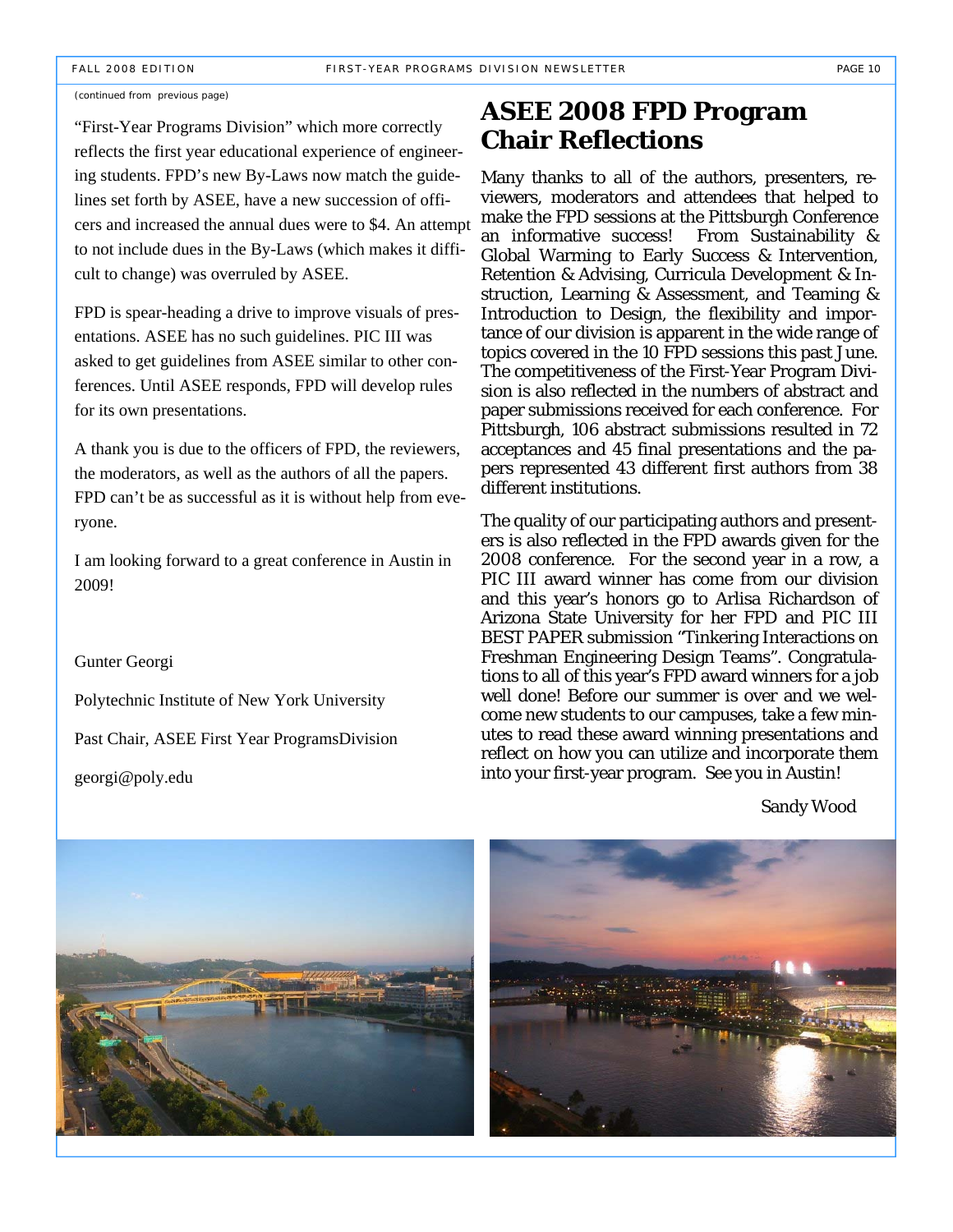### **ASEE 2008 FPD Best Papers**

Reviewers and FPD Board members voted for the best papers. The winners are:

#### *1st Place*: **AC 2008-654: TINKERING INTERAC-TIONS ON FRESHMAN ENGINEERING DESIGN TEAMS**

Arlisa Labrie Richardson, Arizona State University

NOTE: This paper also won the PIC III Best Paper Award for the conference

#### *2nd Place* **AC 2008-2281: LIVING WITH THE LAB: A CURRICULUM TO PREPARE FRESH-MAN STUDENTS TO MEET THE ATTRIB-UTES OF "THE ENGINEER OF 2020"**

Mark Barker, Louisiana Tech University Patricia Brackin, Rose-Hulman Institute of Technology

Kelly Crittenden, Louisiana Tech University

Stan Cronk, Louisiana Tech University (Author)

David Hall, Louisiana Tech University

#### *3rd Place*: **AC 2008-2079- BREAKING THE CYCLE OF CALCULUS FAILURE: MODELS OF EARLY MATH INTERVENTION TO EN-HANCE ENGINEERING RETENTION**

Robin Hensel, West Virginia University (Author) Andrew Lowery, West Virginia University J. Ryan Sigler, West Virginia University

\_\_\_\_\_\_\_\_\_\_\_\_\_\_\_\_\_\_\_\_\_\_\_\_\_\_\_\_\_\_\_\_\_\_\_

### **ASEE 2008 FPD Best Presentations**

#### **Best Presentation**

A FIRST-YEAR ENGINEERING EXPERIENCE IN SUSTAINABLE DESIGN

Amber Kemppainen, Michigan Technological University Gretchen Hein, Michigan Technological University - presenter David Shonnard, Michigan Technological University

#### **Best Student Presentation**

FRESHMEN ENGINEERING: THE INFLUENCE OF STUDENT FEEDBACK AND INVOLVEMENT ON A COURSE TEACHING MATLAB AND LAB-VIEW

David Illig, Clarkson University - presenter John Hrynuk, Clarkson University Matthew Pennington, Clarkson University John P. Dempsey, Clarkson University



At left: Sandy Wood awarding Arlisa Labrie Richardson



Shown above: Kelly Crittenden, Sandy Wood, David Hall, Stan Cronk



Shown above: Sandy Wood, Robin Hensel



Also awarded were Best Presentation winners from 2007:

Gunter Georgi presenting to Beverly Jaeger, Richard Whalen and Susan Freeman, Northeastern University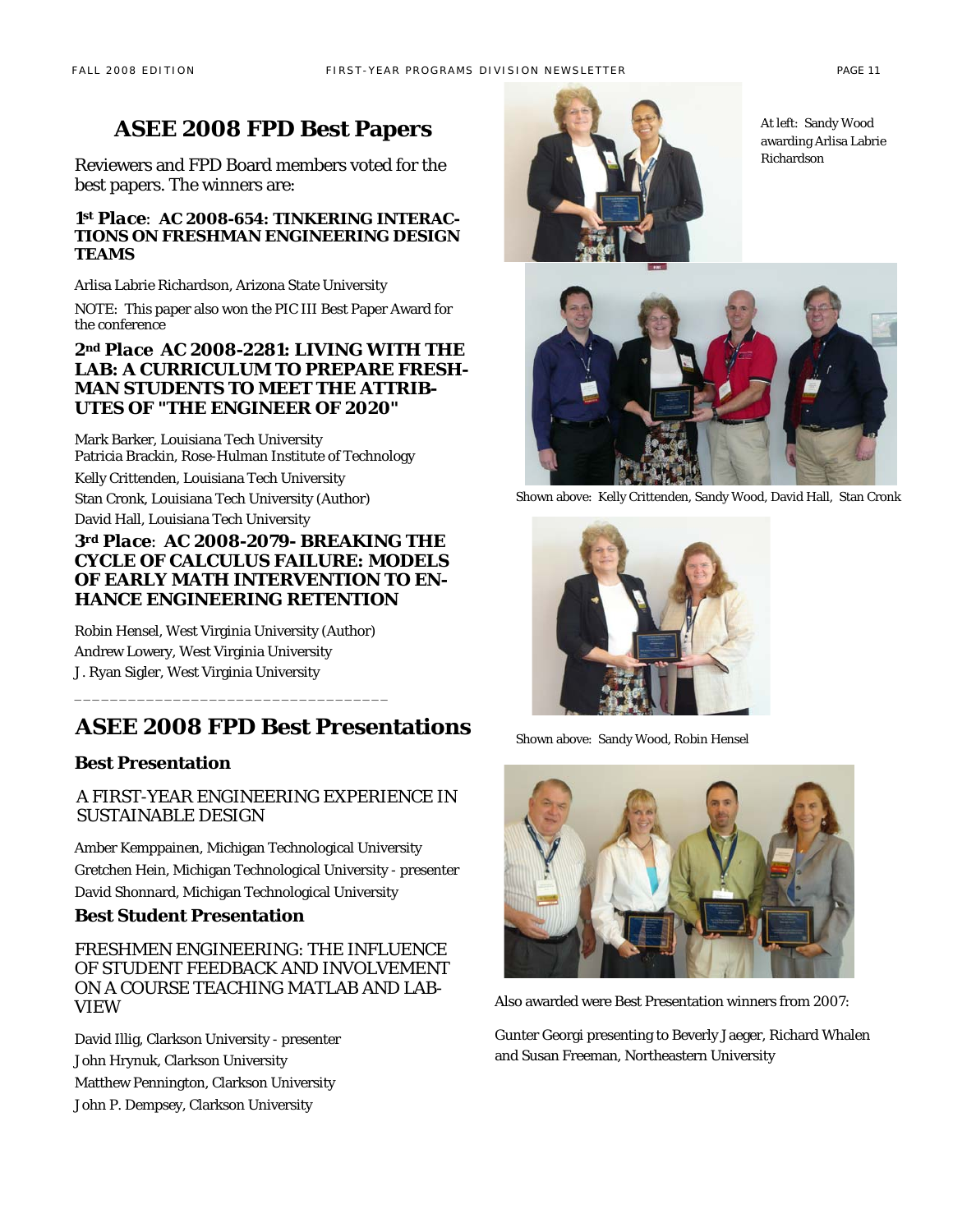## **Is There Anything Else Out There Besides FPD?**

### **Other Opportunities for Cooperative Involvement - Collaboration with Engineering Design Graphics Division: An Invitation to FPD**

The Engineering Design Graphics Division (EDGD) of ASEE formally invites FPD to fully participate in the 63<sup>rd</sup> Midyear Conference, to be held in Berkeley, California, January 4-7, 2009. This is more than just another distribution of the call for papers that you may have received at the FPD sessions in Pittsburgh. More than a call for papers

Here's what to expect:

Each technical session at the EDGD Midyear Conference will begin with a presentation by FPD authors who were selected from the Pittsburgh FPD sessions and invited to re-present their work in Berkeley. These FPD authors will be honored with an "Invited Paper" designation, and EDGD will waive the Midyear Conference registration fees for them. Travel, lodging, food, and all other costs associated with attendance at the  $63<sup>rd</sup>$  Midyear Conference will be the authors' responsibility. Other FPD members interested in presenting at the EDGD Midyear Conference are very welcome and strongly encouraged to participate. They should consult the call for papers available at http:// www.me.berkeley.edu/edgd-midyear for a topic list, which includes freshman programs, and for the schedule for abstract and paper submissions. General FPD attendance at the EDGD Midyear Conference is also greatly desired.

Here's why EDGD has extended this invitation to FPD.

In the engineering curricula at many institutions, graphics is taught at the freshman level within freshman program courses. In order to better understand graphics teaching and learning, and to incorporate this knowledge in graphics educational research, EDGD must be kept aware of nascent trends in first-year engineering education. And, firstyear engineering educators who wish to teach graphics content in their courses want to be kept informed of the latest theories and tools for including such content in an engaging and meaningful manner. EDGD and FPD collaboration on this front seems to be a natural and synergistic outcome of these combined objectives, and EDGD wishes to provide a venue to facilitate that collaboration.

Summary of Conference details.

ASEE Engineering Design Graphics Division 63rd Midyear Conference January 4-7, 2009 Doubletree Hotel on the Berkeley Marina 200 Marina Blvd Berkeley, CA

Make reservations directly with the hotel (1-510-548-7920 or 1-800-222-8733) and mention the ASEE EDGD Midyear meeting to secure the special discounted rate of \$142/night. Please see the call for papers available at http:// www.me.berkeley.edu/edgd-midyear for additional details on conference registration and more.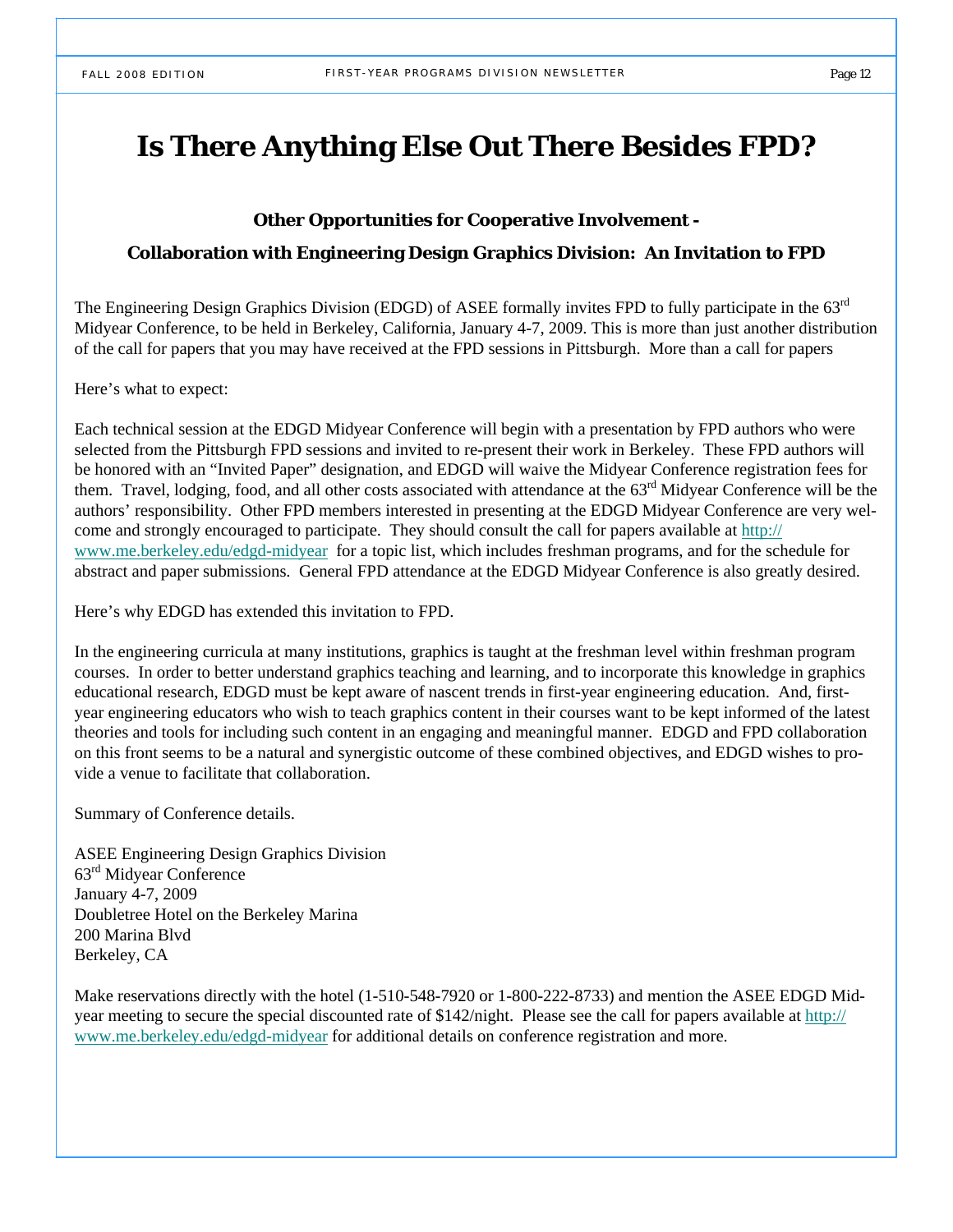### **Millennial Students – Are They Here? Does it Matter?**

At the ASEE Conference, one of the distinguished lectures was by Richard Sweeney, with discussion on the Millennial student. So it seemed appropriate to put some thoughts here on the topic. The Journal of College Admissions has published an article entitled "Millennials Go to College", according to this source, they are definitely here. And according to Richard Sweeney, it does matter; he has looked at "Millennial Behaviors and Demographics". This information is compiled from these and other sources, just to give some insight into the topic. Referenced in many online writings, Millennials (born after 1981, the oldest are age 27) have seven identified traits:

- Special This generation has been raised to think they are special by their hovering parents
- Sheltered They must feel secure and cared for, even in their new independence
- Confident They feel great things can and will happen
- Conventional With conventional values, the "regular" student is coming back
- Pressured They seek challenge, but yearn for relief from pressure; over grades, to succeed
- Team-Oriented Most have been on teams, and expect diversity. This can be a two edged sword
- Achieving These are better achievers, but have high expectations of other also

Richard Sweeney identifies even more behaviors, and then relates these to the academic challenges for universities due to these behaviors. There are too many to include details on all, so a few are presented here. See his website ( http:// library1.njit.edu/staff-folders/sweeney/) for the complete article:

- ◊ More Choices, More Selectivity Millennials expect a greater array of product and service selectivity. Choices in abundance are a birthright. Impact on academe: They expect significantly increased learning options and for more educational services from their colleges and universities.
- ◊ Experiential and Exploratory Learners Millennials strongly prefer learning by doing; they never read directions, but learn by interacting. Impact on academe: They are more engaged through active learning, effective experiential learning such as games, case studies, hands-on experiences and simulations that speed learning and hold interest.
- ◊ Impatience, Flexibility/Convenience, Personalization and Customization—more behaviors considered Millenial.
- ◊ Practical, Results Oriented—Students will go elsewhere if not getting the desired result; i.e. from teachers
- ◊ Multitaskers—Need to enable and encourage widespread recording and downloading from web learning modules.
- ◊ Digital Natives They adapt faster to computer and internet services because they have always had them. Impact on academe: Ery aspect of universities must be seamlessly woven with digital service options, and they expect them to work (practical, results oriented)
- ◊ Gamers—Universities need to find more ways to create or use academic games in student learning environments.
- ◊ Nomadic Communication Style Millennials are prolific communicators, they love and expect mobility, untethered, in constant touch wherever and whenever. Impact on academe: Universities must give quick feedback, anytime, anywhere. Students expect to pull their grades, schedules etc, instantly.
- ◊ Media/Format Agnostic Universities must institutionally develop multimedia, faculty need support.
- ◊ Collaboration and Intelligence– They know how and when to work with people more effectively. Even when they do not prefer to collaborate, they are willing as it gives a practical advantage. Impact on academe: Universities need to do far more in creating collaborative technology that is faster and more effective.
- ◊ Balanced Lives— Universities must offer a wide range of learning alternatives and extracurricular opportunities.
- ◊ Less Reading "Disturbingly", millennials are not reading as much as previous generations. Reading is a very efficient means of communicating knowledge, so this is problematic. The recommendation is to integrate "reading and writing opportunities" to a greater extent across the curriculum. E-portfolios may be effective here.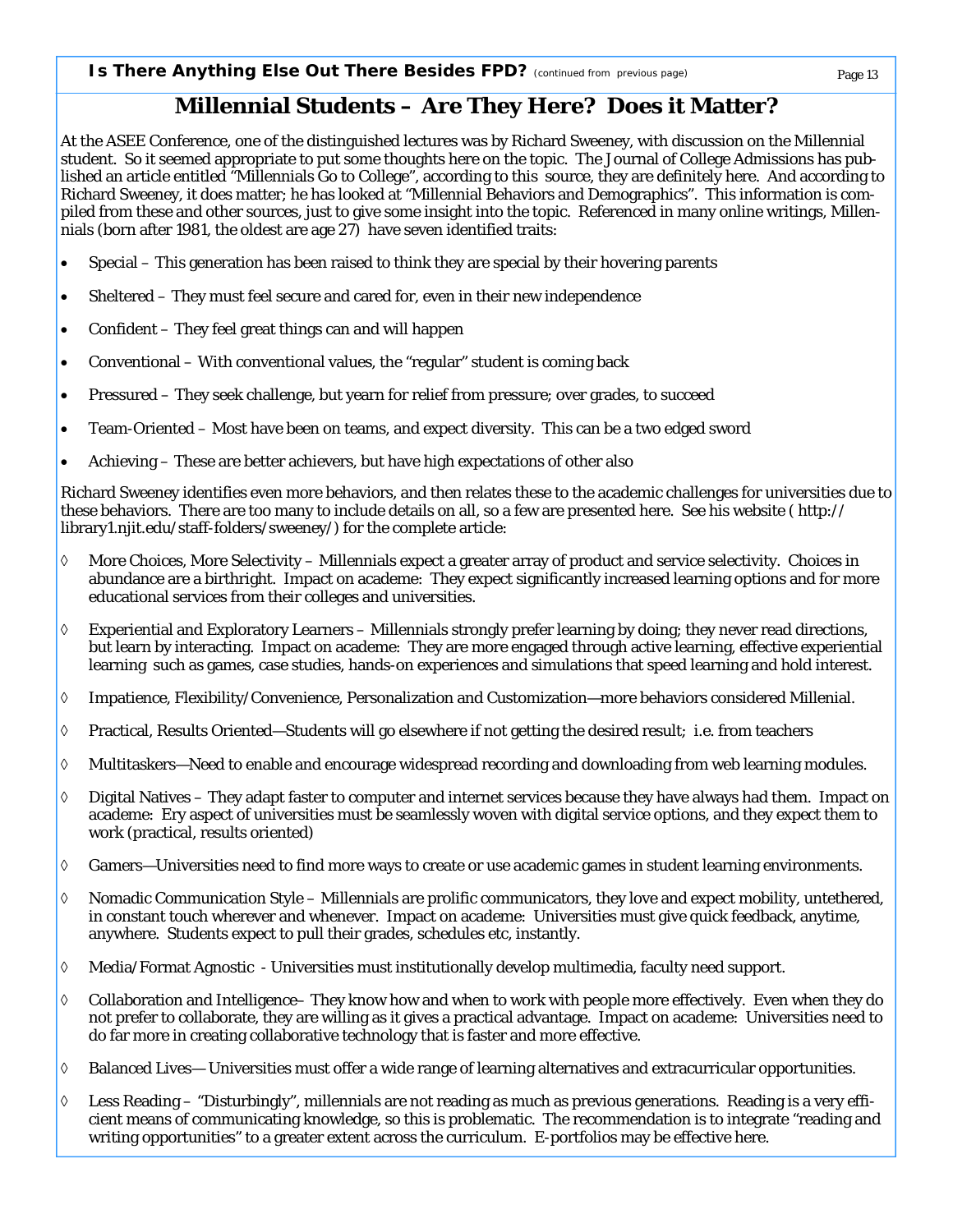---------------------------------------------------------------------------------------------------------------------------------------------------------------------------------- **Monday, June 23, 2008 10:30 a.m. -Moderator(s): S. Scott Moor, Indiana University-Purdue University-Fort Wayne 1353: FPD1 - Early Success and Retention - This session will focus on strategies for success in early courses as an avenue for increased first-year student retention.**  477: INCREASING STUDENT SUCCESS IN ENGINEERING AND SCIENCE THROUGH A FRESHMAN ENRICHMENT PROGRAM Alicia Boudreaux, Kelly Crittenden, James Nelson, Galen Turner, Louisiana Tech University 658: A PRE-ENGINEERING CLASS TO RETAIN STUDENTS INTO AN ENGINEERING MAJOR Donna Reese, Robert Green, Mississippi State University 710: AN INNOVATIVE FRESHMEN ENGINEERING COURSE TO IMPROVE RETENTION Jale Tezcan, John Nicklow, James Mathias, Lalit Gupta, Rhonda Kowalchuk, Southern Illinois University-Carbondale 848: IEEE'S RWEP PROGRAM TO RECRUIT AND RETAIN FIRST YEAR STUDENTS IN ELECTRICAL ENGINEERING, COM-PUTER ENGINEERING AND COMPUTER SCIENCE Amy Bell, Virginia Polytechnic Institute and State University, Moshe Kam, Drexel University,Joan Carletta, University of Akron,Douglas Gorham, IEEE **12:30-2:00 p.m. -Moderator(s): Beverly Jaeger, Northeastern University 1453: FPD2 - First-Year Advising and Transition - Papers in this session will discuss aspects related to first-year engineering student advising and transition.**  896: ADDRESSING FRESHMEN RETENTION THROUGH FOCUSED ADVISEMENT AND SEMINAR PROGRAMS Kate Baxter, Louise Yates, University of Southern California 1302: TRANSFER STUDENTS: TAILORING A FRESHMAN PROGRAM TO THEIR NEEDS Jean Kampe, Whitney Edmister, Christi Boone, Bevlee Watford, Virginia Polytechnic Institute and State University 2127: THE FIRST YEAR TRANSITION: CHALLENGES AND SOLUTIONS FOR STUDENTS, INSTRUCTORS AND ADMINIS-**TRATORS** Lisa Romkey, University of Toronto 2255: DECISION-MAKING IN FIRST-YEAR ENGINEERING: EXPLORING HOW STUDENTS DECIDE ABOUT FUTURE STUDIES AND CAREER PATHWAYS Ida Ngambeki, Odesma Dalrymple, Demetra Evangelou, Purdue University 2912: THE VALUE OF SCAVENGER HUNTS IN THE LIFE OF A FRESHMAN Craig Gunn, Michigan State University **2:15-4:00 p.m. -Moderator(s): Richard Freuler, Ohio State University 1553: FPD3 - Computer & Programming Tools in First Year Instruction - Presentations in this session look at computer usage and instructional tools for engaging first-year students.**  139: ROBOTICS AS A TOOL FOR IMMERSIVE, HANDS-ON FRESHMEN ENGINEERING INSTRUCTION Maja Mataric, Juan Fasola, David Feil-Seifer, University of Southern California 1157: CLICKERS AND FRESHMAN ENGINEERING CLINIC Jess Everett, John Chen, Stephanie Farrell, Jennifer Kadlowec, Rowan University 1337: FRESHMEN ENGINEERING: THE INFLUENCE OF STUDENT FEEDBACK AND INVOLVEMENT ON A COURSE TEACHING MATLAB AND LABVIEW David Illig, John Hrynuk, Matthew Pennington, John P. Dempsey, Clarkson University 1508: PERSPECTIVES ON A FRESHMAN TREATMENT OF ELECTRONIC SYSTEMS John Robertson, Sarah Roux, Vivek Ramanathan, Mark Rager, Arizona State University 2194: USING MICROSOFT OUTLOOK FOR PERSONAL AND PROJECT PLANNING IN A FIRST YEAR ENGINEERING COURSE W. David Harding, Samuel Daniels, University of New Haven 2008 Annual Conference in Pittsburgh June 22-25, 2008 **Freshman Programs Division (FPD) Sessions Details**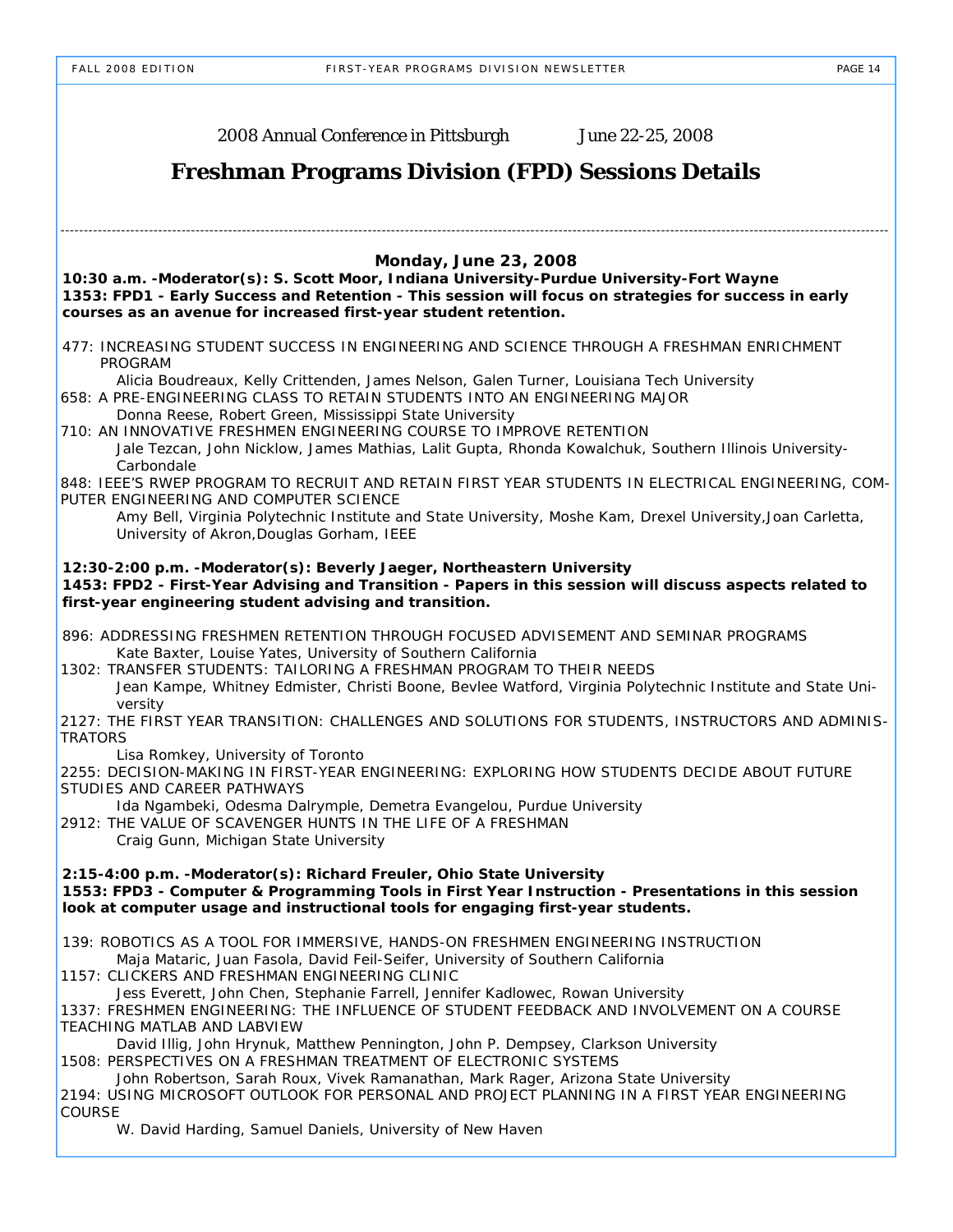### **Tuesday, June 24, 2008 8:30-10:15 a.m. -Moderator(s): Christopher Rowe, Vanderbilt University 2253: FPD4 - Teaching Methods for First Year Students - The papers in this session cover a range of topics related to teaching methods for first-year students.**  171: ENGINEERING PERSONIFIED: AN APPLICATION OF THE ONE MINUTE ENGINEER John K. Estell, Laurie Laird, John-David Yoder, Ohio Northern University 464: IMPROVING ENGINEERING EDUCATION THROUGH CREATIVITY, COLLABORATION, AND CONTEXT IN A FIRST YEAR COURSE Michael Haungs, John Clements, David Janzen, California Polytechnic State University 1089: COMPARISON OF TRADITIONAL AND INTEGRATED FIRST YEAR CURRICULA - GRADUATION SUCCESS AND MBTI DISTRIBUTION J. Roger Parsons, Rachel McCord, J. Elaine Seat, Thomas Scott, University of Tennessee-Knoxville 2281: LIVING WITH THE LAB: A CURRICULUM TO PREPARE FRESHMAN STUDENTS TO MEET THE ATTRIBUTES OF "THE ENGINEER OF 2020" David Hall, Stan Cronk, Patricia Brackin, Mark Barker, Kelly Crittenden, Louisiana Tech University 2498: FIRST YEAR ENGINEERING STUDENTS' INITIALS IDEAS FOR SOLVING COMPLEX PROBLEMS Sean Brophy, Purdue University **2:15-4:00 p.m. -Moderator(s): Nancy Lamm, Indiana University-Purdue University-Indianapolis 2553: FPD5 - Teaming and Peer Performance - The papers in this session focus on the impact and evaluation methods of student teams.**  654: TINKERING INTERACTIONS ON FRESHMAN ENGINEERING DESIGN TEAMS Arlisa Labrie Richardson, Arizona State University 674: COMPARISON OF TWO PEER EVALUATION INSTRUMENTS FOR PROJECT TEAMS Kerry Meyers, University of Notre Dame, Matthew Ohland, Purdue Engineering Education Stephen Silliman, Leo McWilliams, Tracy Kijewski-Correa, University of Notre Dame 707: IMPACT OF PEER-MANAGED PROJECT-BASED LEARNING IN FIRST YEAR ENGINEERING Brian Frank, James Mason, Queen's University 1081: EVALUATING EFFECT OF FIRST YEAR ENGINEERING TEAMS' PERFORMANCE USING THE STRENGTH DEPLOY-MENT INVENTORY (SDI) ASSESSMENT TOOL Claribel Bonilla, Leonard Perry, University of San Diego 1881: EVALUATION OF INDIVIDUAL PERFORMANCE ON GROUP PROJECTS Jon Carson, Pennsylvania State University - Wilkes-Barre **4:30-6:00 p.m. -Moderator(s): Susan Freeman, Northeastern University 2653: FPD6 - First Year Curricula Development - The papers in this session will cover topics in first-year engineering curricula development.**  1226: PERSPECTIVES ON FIRST YEAR ENGINEERING EDUCATION Kerry Meyers, John Uhran, Catherine Pieronek, University of Notre Dame, Dan Budny, University of Pittsburgh, John Ventura, Christian Brothers University, Patricia Ralston, University of Louisville,John K. Estell, Ohio Northern University, Brenda Hart, University of Louisville, Constance Slaboch, Rebecca Ladewski, University of Notre Dame 1608: PROJECT-BASED INTRODUCTION TO ENGINEERING FOR FRESHMAN STUDENTS Gregory Wight, R. Danner Friend, Jacques Beneat, William Barry, Norwich University 1915: THE RELATIONSHIP OF INSTRUCTOR RATINGS WITH TA RATINGS IN HIGH ENROLLMENT, LECTURE/LAB COURSES: A PRELIMINARY STUDY Jon Sticklen, Mark Urban-Lurain, Michigan State University 2018: A FRESHMAN ENGINEERING CURRICULUM FOR A BACHELOR OF SCIENCE IN ENGINEERING PROGRAM Laura Ruhala, Richard Ruhala, Eric Sprouls, University of Southern Indiana **Wednesday, June 25, 2008 7:00-8:15 a.m. -Moderator(s): John Demel, Ohio State University 3153: FPD7 - Global Warming & Sustainability for First-Year Students - This session focuses on the introduction of first-year students to issues in global warming and sustainability.**  399: A FIRST-YEAR ENGINEERING EXPERIENCE IN SUSTAINABLE DESIGN Amber Kemppainen, Gretchen Hein, David Shonnard, Michigan Technological University